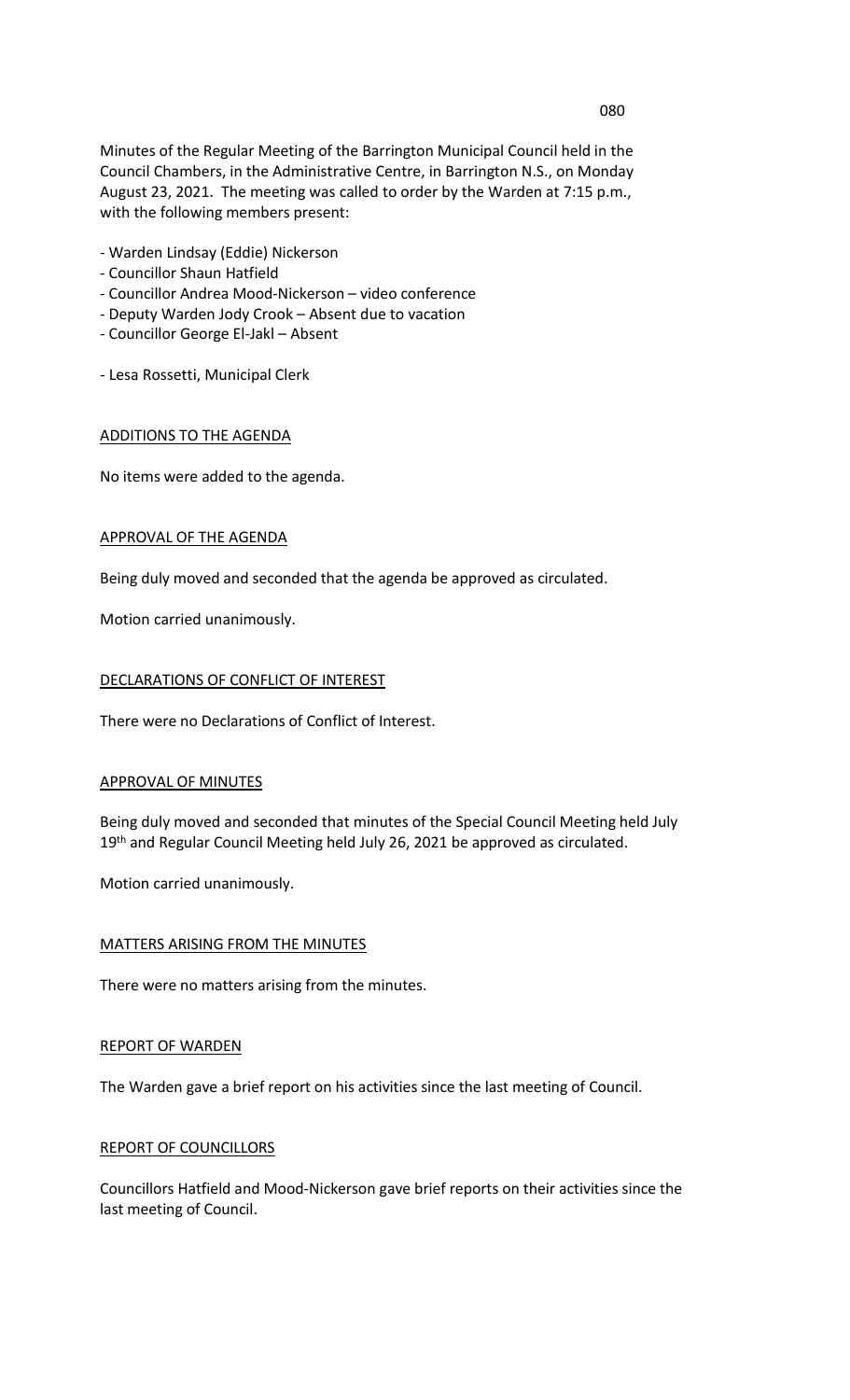081 Page 2, Barrington Municipal Council Meeting, August 23, 2021.

# REPORT FROM COMMITTEE OF THE WHOLE COUNCIL

Councillor Hatfield reported on recommendations from the Committee of the Whole Council.

Fort St. Louis

Resolution C210801

Being duly moved and seconded and carried unanimously:

**WHEREAS** funding has been provided in the past for upkeep and grounds maintenance to an estimated 10 ft wide right of way to the monument and a 20 sq ft area around the monument;

**AND WHEREAS** Fort St. Louis is a National Historic site, that has been publicized as a location for archeological digs;

**AND WHEREAS** the site is in such a deplorable state it is embarrassing to tourist, visitors, adjacent landowners, Municipality of Barrington, and archeological groups performing digs;

**AND WHEREAS** it is difficult to find due to the poorly located and aged and damaged signage;

**THEREFORE BE IT RESOLVED** that a letter be drafted to the Department of Environmental Climate Change and Parks Canada to ask the department to take initiative to repair, improve, and reinstate funding to Fort St. Louis in Port LaTour with copies of the letter to be sent to the Honourable Jonathan Wilkinson – Minister responsible for Park Canada, Honourable Bernadette Jordan MP South Shore- St. Margaret's – Minister of Dept. of Fisheries & Oceans and Canadian Coast Guard and the Future MLA – TBD.

# Tender Evaluation Report - MODB2106 Administrative Centre Renovations

Only one tender was received for renovations to the Administrative Centre. The tender was from Garian Construction in the amount of \$399,970.00 plus HST. The tender also included an option to remove and dispose of the existing lighting fixtures and replace them with new LED fixtures. Total for both, renovations and lighting, upgrades is \$429,965.00 plus HST.

# Resolution C210802

Being duly moved and seconded that Council accept the tender from Garian Construction in the amount of \$399,970.00 plus HST, along with the additional lighting upgrade in the amount of \$29,995.00 plus HST.

Motion carried unanimously.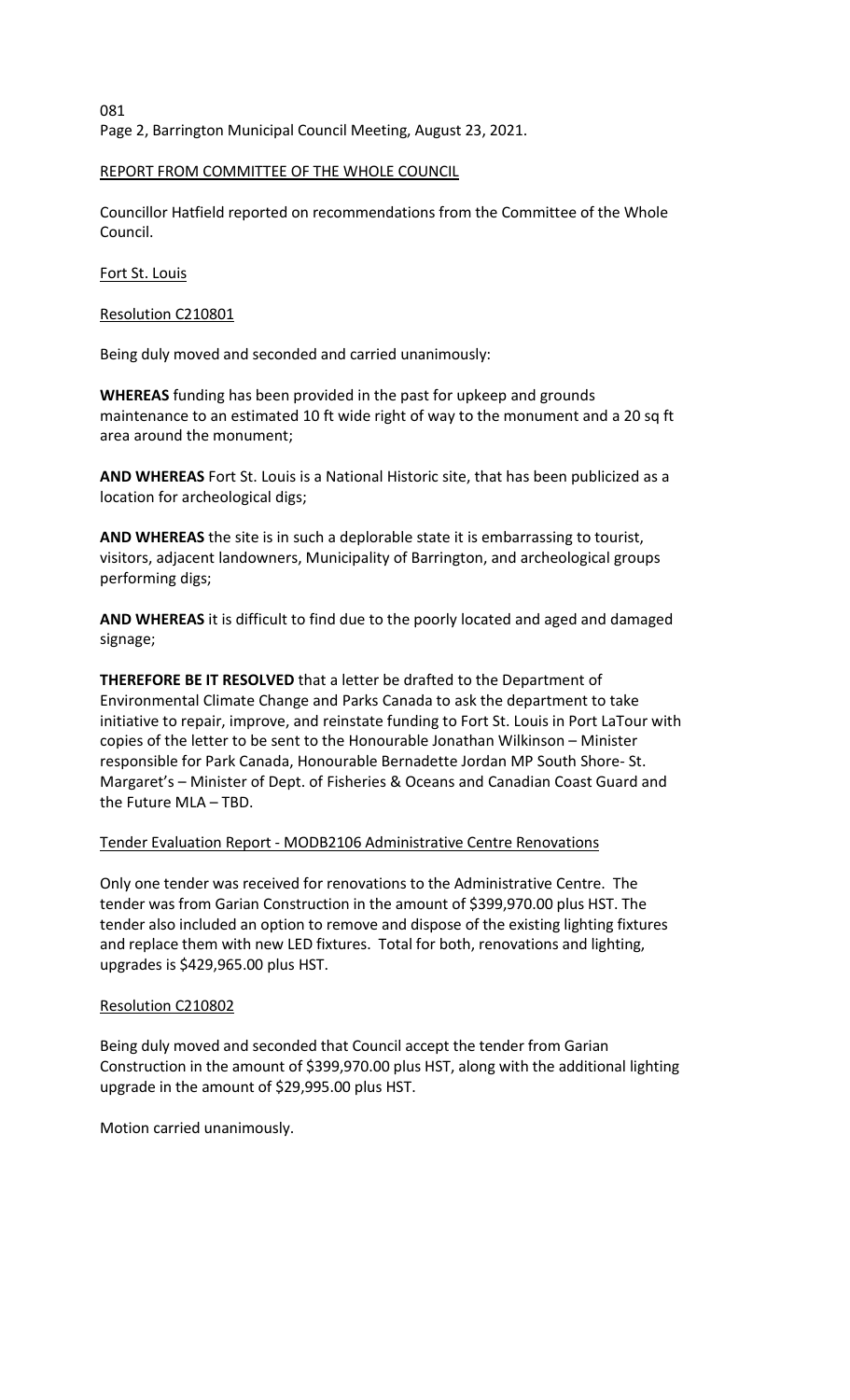## Page 3, Barrington Municipal Council Meeting, August 23, 2021.

### Department of Transportation – J Class Subdivision Road Submission 2022/23

### Resolution C210803

Being duly moved and seconded that Bateman Road be submitted for paving under the Department of Transportation 50/50 Cost Shared Program for 2022-2023.

Motion carried unanimously.

### LETTERS OF CONGRATULATIONS

### Resolution C210804

Being duly moved and seconded that a congratulatory letter be sent to Nolan Young on his recent victory in the Provincial Election held August 17, 2021 and he be advised that we look forward to working with him in the future to serve the interests of citizens of the Municipality of Barrington.

Motion carried unanimously.

### Resolution C210805

Being duly moved and seconded that a congratulatory letter be sent to Tim Houston on his recent victory in the Provincial Election held August 17, 2021 and on the formation of a majority government in Nova Scotia and to express our interest in working with him and his government in the future to serve the needs of our residents.

Motion carried unanimously.

#### STAFF REPORT

The Chief Administrative Officer provided his report for the period ending August 23, 2021 of which a copy is attached and forms part of the minutes.

Topics highlighted were as follows:

- New Recreation Centre
- Development of Asset Management Plan
- Recreation Programming
- Building Permits & By-law Enforcement
- Fire Services & Emergency Management
- Capital Project Update

#### NEW OR OTHER BUSINESS

## Draft Amendments to Policy 42 "Municipal Grants and Sponsorship/Advertising Policy"

It is proposed that Policy 42 "Municipal Grants and Sponsorship/Advertising Policy"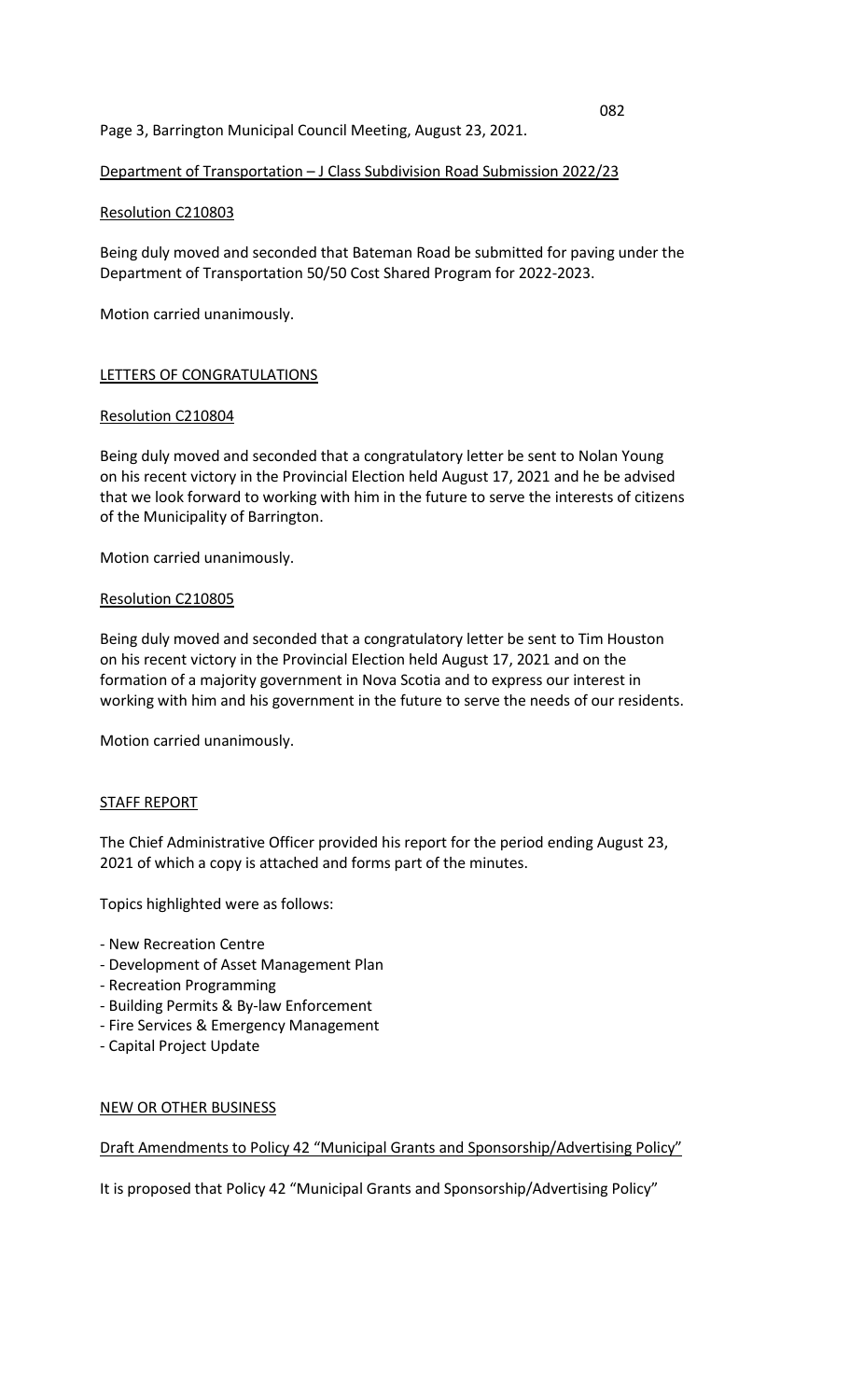Page 4, Barrington Municipal Council Meeting, August 23, 2021.

be amended to streamline the grant process. Draft amendments provide for three grant categories, a new road improvement grant and will continue to entertain sponsorship/advertising requests up to \$500.00.

Notice of consideration of amendments to Policy 42, was given at the Committee of the Whole Council Meeting held on August 9, 2021.

### Resolution C210806

083

Being duly moved and seconded that amendments to Policy 42 "Municipal Grants and Sponsorship/Advertising Policy" be approved as presented.

Motion carried unanimously.

### Draft Amendments to Personnel Policy No. 6 "Holidays"

The Federal Government recently passed legislation to make September 30<sup>th</sup> a federal statutory holiday called the National Day for Truth and Reconciliation. The day is intended to educate and remind Canadians about the history of residential schools, honour the victims and celebrate the survivors.

It is proposed that Personnel Policy No. 6 "Holidays" be amended to include the "National Day for Truth and Reconciliation".

Notice of consideration of amendments to Personnel Policy No. 6 "Holidays" was given at the Committee of the Whole Council Meeting held on August 9, 2021.

#### Resolution C210807

Being duly moved and seconded that Personnel Policy No. 6 "Holidays" be amended to include the "National Day for Truth and Reconciliation".

Motion carried unanimously.

## Draft Data Protection Policy

It is proposed that a Data Protection Policy be adopted by Council to provide guidelines and provisions to ensure the municipality gathers, stores and handles data fairly, transparently and with respect towards individual rights.

Notice of consideration of the adoption of the draft Data Protection Policy was given at the Committee of the Whole Council Meeting held on August 9, 2021.

#### Resolution C210808

Being duly moved and seconded that the Data Protection Policy be adopted as presented.

Motion carried unanimously.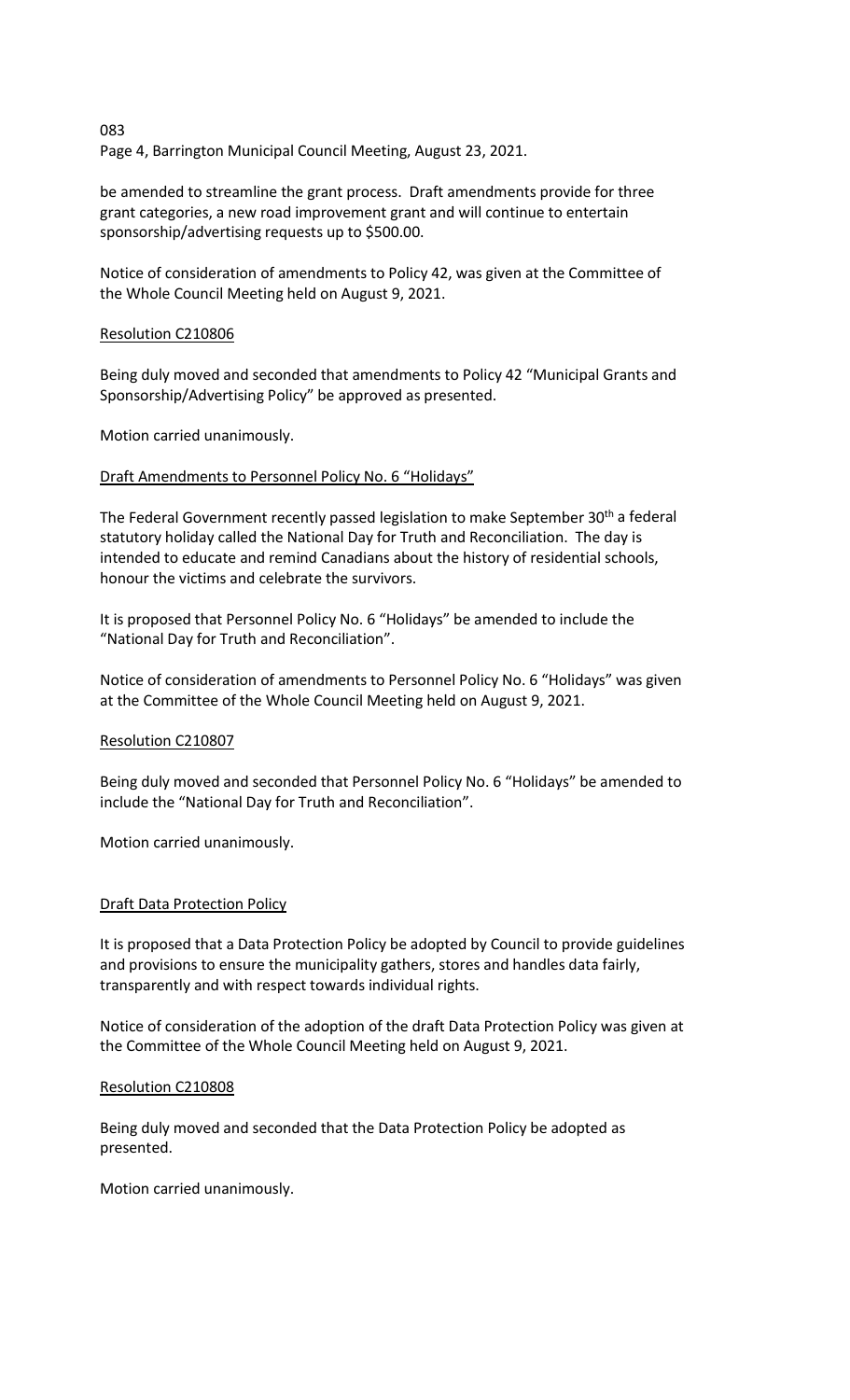# Page 5, Barrington Municipal Council Meeting, August 23, 2021.

# Draft Cybersecurity Policy

It is proposed that a Cybersecurity Policy be adopted by Council to provide guidelines and provisions for preserving the security of the Municipality's data and technology infrastructure.

Notice of consideration of the adoption of the draft Cybersecurity Policy was given at the Committee of the Whole Council Meeting held on August 9, 2021.

## Resolution C210809

Being duly moved and seconded that the Cybersecurity Policy be adopted as presented.

Motion carried unanimously.

# **CORRESPONDENCE**

# ParticipACTION Challenge Congrats Letter

In advance to the meeting, members were provided with a copy of a letter from the Deputy Minister of Communities, Culture and Heritage, congratulating the Municipality of Barrington for being one of the four finalists for Nova Scotia's Most Active Community in the 2021 Community Better Challenge.

The letter advised that 5000 Nova Scotians participated in the challenge, accumulating over 16 million physical activity minutes.

The Warden extended thanks to the Director of Recreation and the MPAL Co-ordinator for all their hard work during the challenge and thanked those that participated.

# AGENDA ITEMS FOR FUTURE MEETINGS

No items were brought forward.

## ADJOURNMENT

The meeting was adjourned at 8:10 p.m.

\_\_\_\_\_\_\_\_\_\_\_\_\_\_\_\_\_\_\_\_\_\_\_\_\_\_\_\_\_\_\_\_\_ \_\_\_\_\_\_\_\_\_\_\_\_\_\_\_\_\_\_\_\_\_\_\_\_\_\_\_\_\_\_ Warden Secretary for the Meeting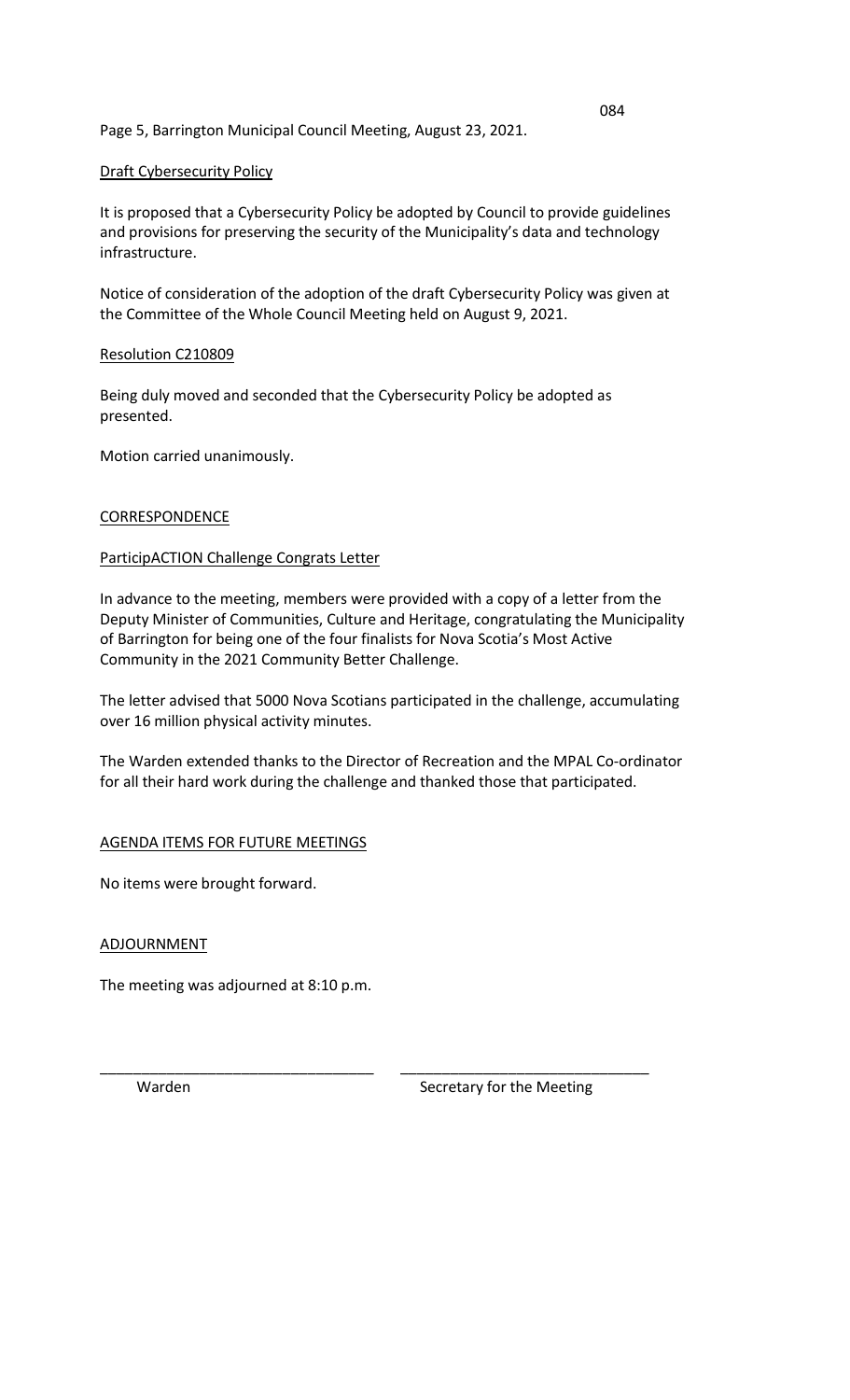

An ocean of<br>opportunity

### **KEY STRATEGIC AREAS**

# **1. Infrastructure Renewal**

*a. New Recreation Centre*

We continue to pursue other funding programs while we await replies from the programs and determine the next steps.

Finally, we are still planning to organize a virtual Q&A to inform the public on the project and provide them an opportunity to ask questions. We hope to be able to host this Q&A in early Fall.

# *b. Development of Asset Management Plan*

Our work continues with Infrastructure Solutions on collecting data and assessing the condition of our facilities, developing an asset management plan, implementing an asset management software, creating policy and procedure framework and training on asset management.

This work will be ongoing in the next few months with the collection of data and assessment of the condition of our facilities being the first step.

# *c. Renewal or Expansion of Sewer System*

Nothing new to report at this time.

# **2. Economic Growth**

*a. Development of Additional Business/Commercial Property*

Nothing new to report at this time.

*b. Reduction of Commercial Taxation*

Nothing new to report at this time.

*c. Improved Access to Internet*

Nothing new to report at this time.

# **3. Promotion and Support of the Tourism Industry**

*a. Amenities at Beaches*

Nothing new to report at this time.



OF CAN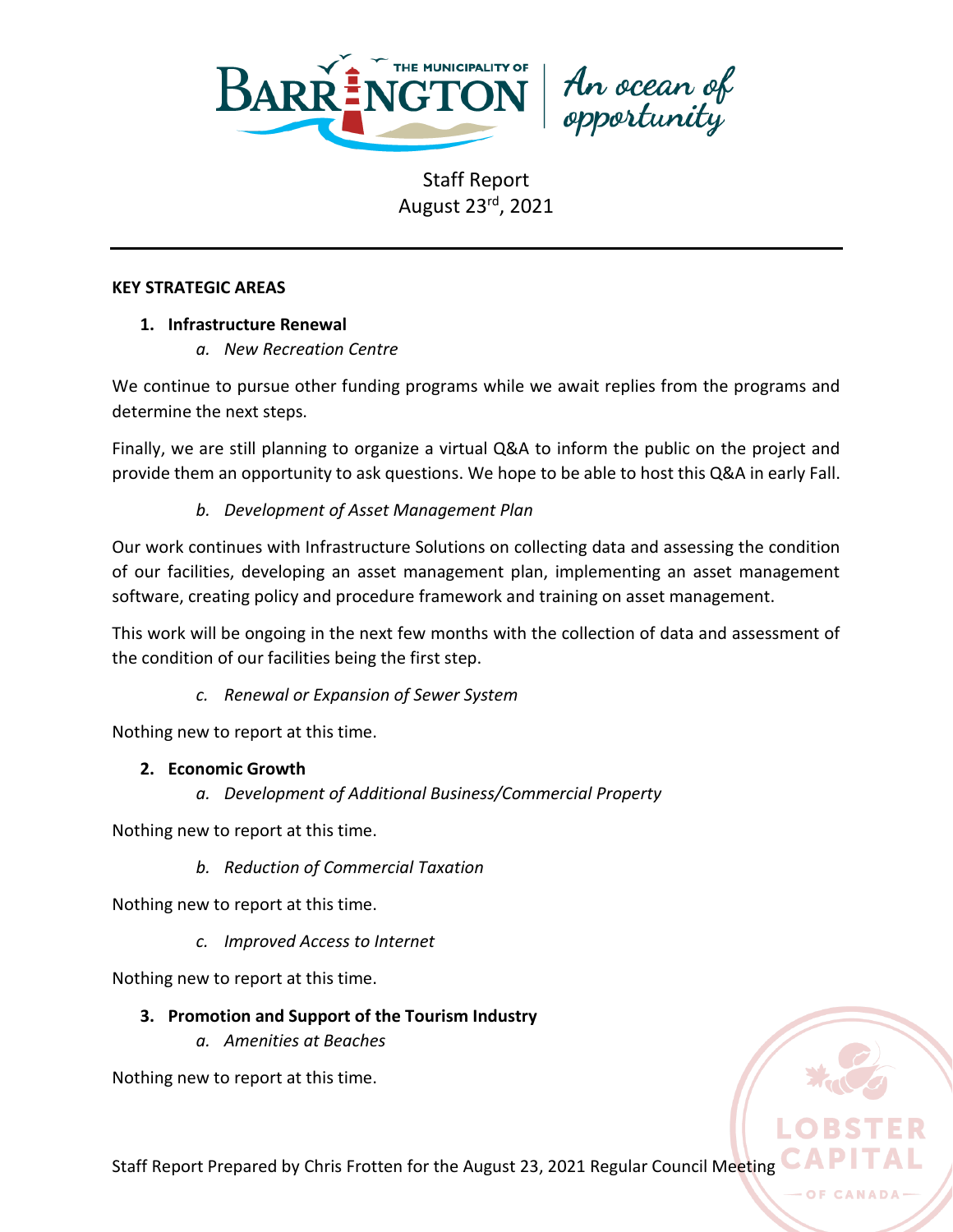

*b. Work to Attract Accommodations*

Nothing new to report at this time.

- **4. Provision or Support of Services for Residents of the Municipality**
	- *a. Continued Work Towards Additional Medical Services (Medical Clinic, Dialysis)*

Nothing new to report at this time.

*b. Develop Water Access Plan (docks, wharves, and marinas)*

Nothing new to report at this time.

*c. Improve Active Transportation (sidewalks, trails, boardwalks)*

Nothing new to report at this time.

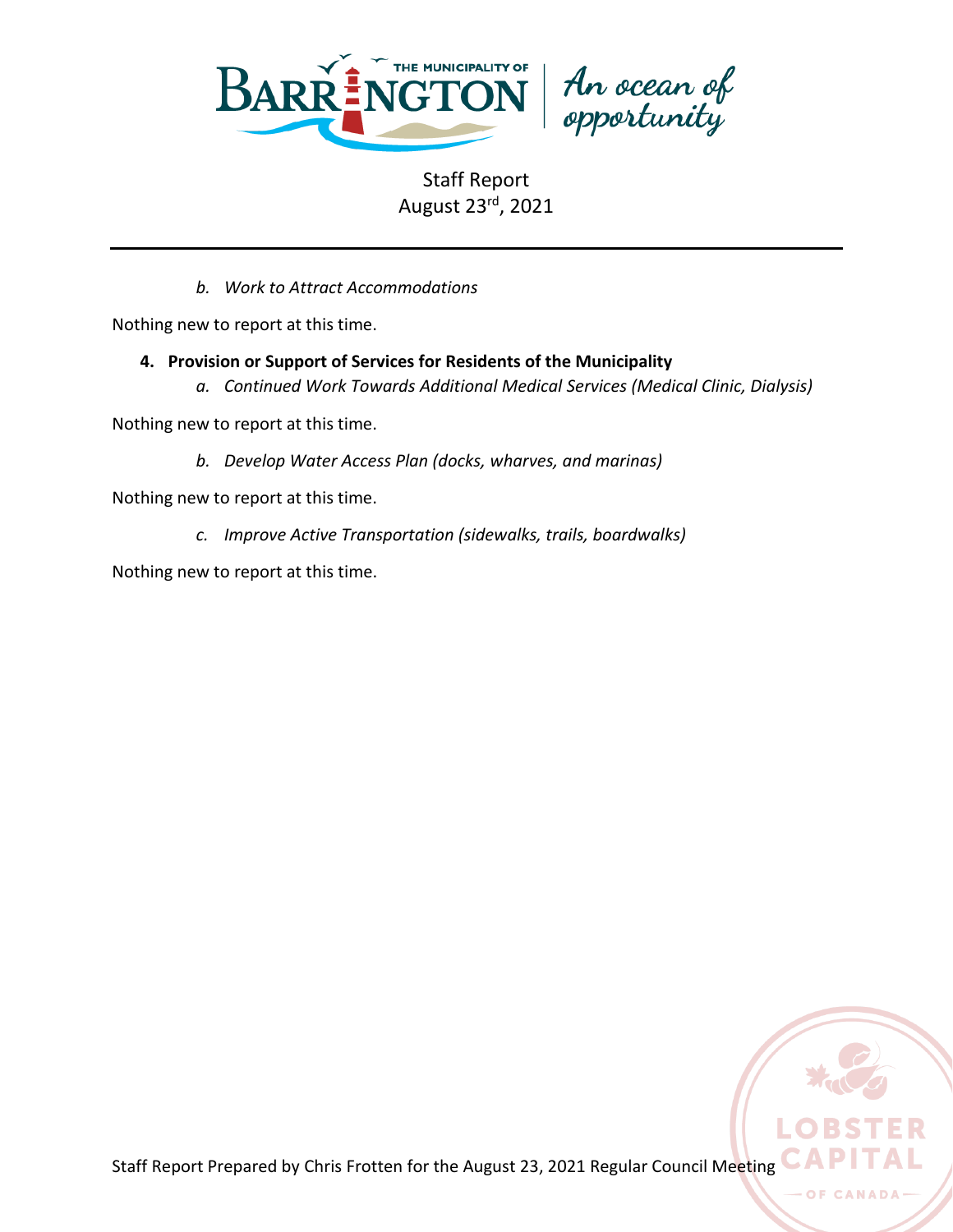

An ocean of<br>opportunity

# **SUMMARY OF ACTIVITIES FROM JULY 26TH TO AUGUST 22ND**

**TOPICS**

### **Recreation Programming**

We are continuing **Try-it Sessions** in archery and other activities when we have equipment to do so. A fall hike series will be planned to start in September.

We are looking at embarking on an evaluation of the **Sherose Island Nature Trail** to identify how children and families are using it. With so much emphasis on building natural playgrounds, we wish to look at our unique trail with that perspective. We are working with Dalhousie University to put together a proposal which will be funded by the Nova Scotia Active Communities Fund.

**Summer Programming** is still going very well. We are excited to look at the data we are getting from the registration software to plan more effectively next year. Our goals will be based around getting that course utilization percentage up to full. A reminder that **Summer Program Calendars** are online. The system can be accessed here: [https://app.bookking.ca/barringtonmunicipalitypub.](https://app.bookking.ca/barringtonmunicipalitypub) Below is another monthly report from the system that includes day camps, leadership camps, swimming lessons and sport days as well as senior swims.

| <b>Enrollments by Season</b><br>2021 Summer     |        |
|-------------------------------------------------|--------|
| <b>Transaction Counts</b>                       |        |
| <b>Total Enrollment Transactions</b>            | 1874   |
| Internal Enrollment Transactions                | 839    |
| <b>Online Enrollment Transactions</b>           | 1035   |
| <b>Total Withdrawal Transactions</b>            | 340    |
| <b>Total Waitlist Requests</b>                  | 138    |
| <b>Total Course Spaces</b>                      | 2428   |
| <b>Total Course Hours</b>                       | 1395   |
| Course Utilization (Enrollments / Total Spaces) | 63.18% |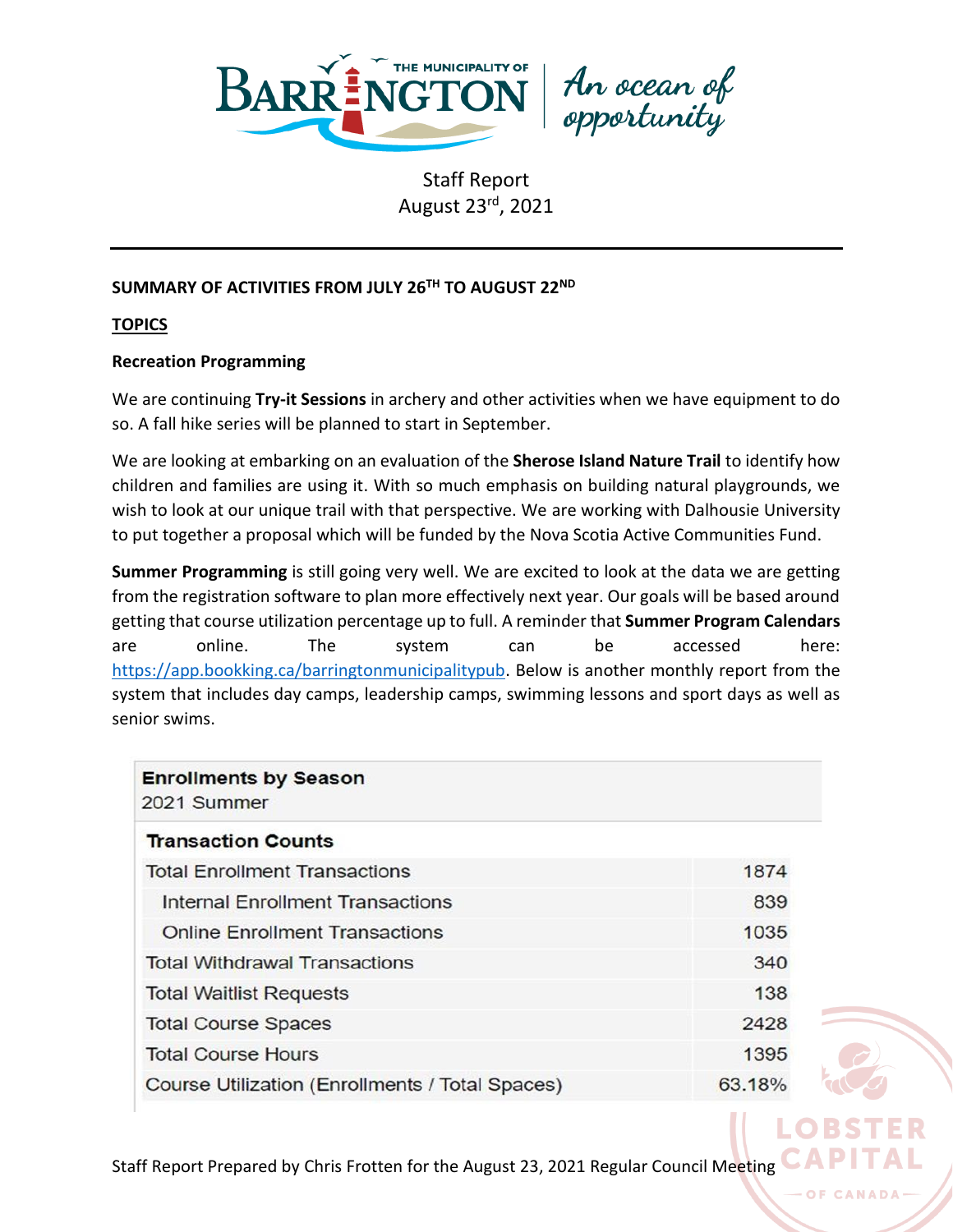

An ocean of<br>opportunity

The **swimming pool** continues to be popular with its bubble rentals. Open public swims are less used than these rentals this summer and maybe something to continue in future summers. We are in desperate need for aquatic staff in the area (this is an issue in all areas of NS) and will be promoting and training staff for next year's employment.

Rentals of the **Sherose Island Recreation Centre** have resumed. Organized activities such as dance, kung fu, darts have returned since mid-July and private rentals for up to 25 for birthday parties are available now. We are looking forward to the fall and getting back to the norm.

We received Sport Fund money to go through with our **kayaking** initiative. Joel has reached out to school plus to do a kayaking clinic with their families. He is waiting for a response from schools plus. Joel also began promoting loaning out kayaks to people in the community. So far two people aged 50 has booked the kayaks.

We have also put in a submission to the **Active Communities Fund** for a trail tracker on Sherose Island Nature Trail, and funding to put up a loose part shed at Woods Harbour Playground.

# **Building Permits & By-Law Enforcement**

From July 19 to August 15, 24 permits were issued with a total dollar value of \$1,954,500. This is a \$1,585,8,500 increase compared to the same period last year. 67 building inspections were carried out along with 3 fire inspections for Barrington and 3 fire inspections for Argyle.

During this period, 5 new civic numbers were issued while 2 were deleted due to demolitions. We have also restarted our canvassing to try and increase the number of civic signs. This last month, 49 households were visited.

We received 1 new subdivision and 3 were sent for registration which now leaves us with 2 open subdivision files that we continue to work on.

During this period, we received 7 new by-law complaints. 6 were resolved and we continue to work on 2 that are still open.

# **Fire Services & Emergency Management**

There continues to be no COVID-19 related staffing issues for the fire departments, and they continue to monitor the status of their membership and communicate that information to the Fire Services Coordinator.

Staff Report Prepared by Chris Frotten for the August 23, 2021 Regular Council Meeting

OF CAN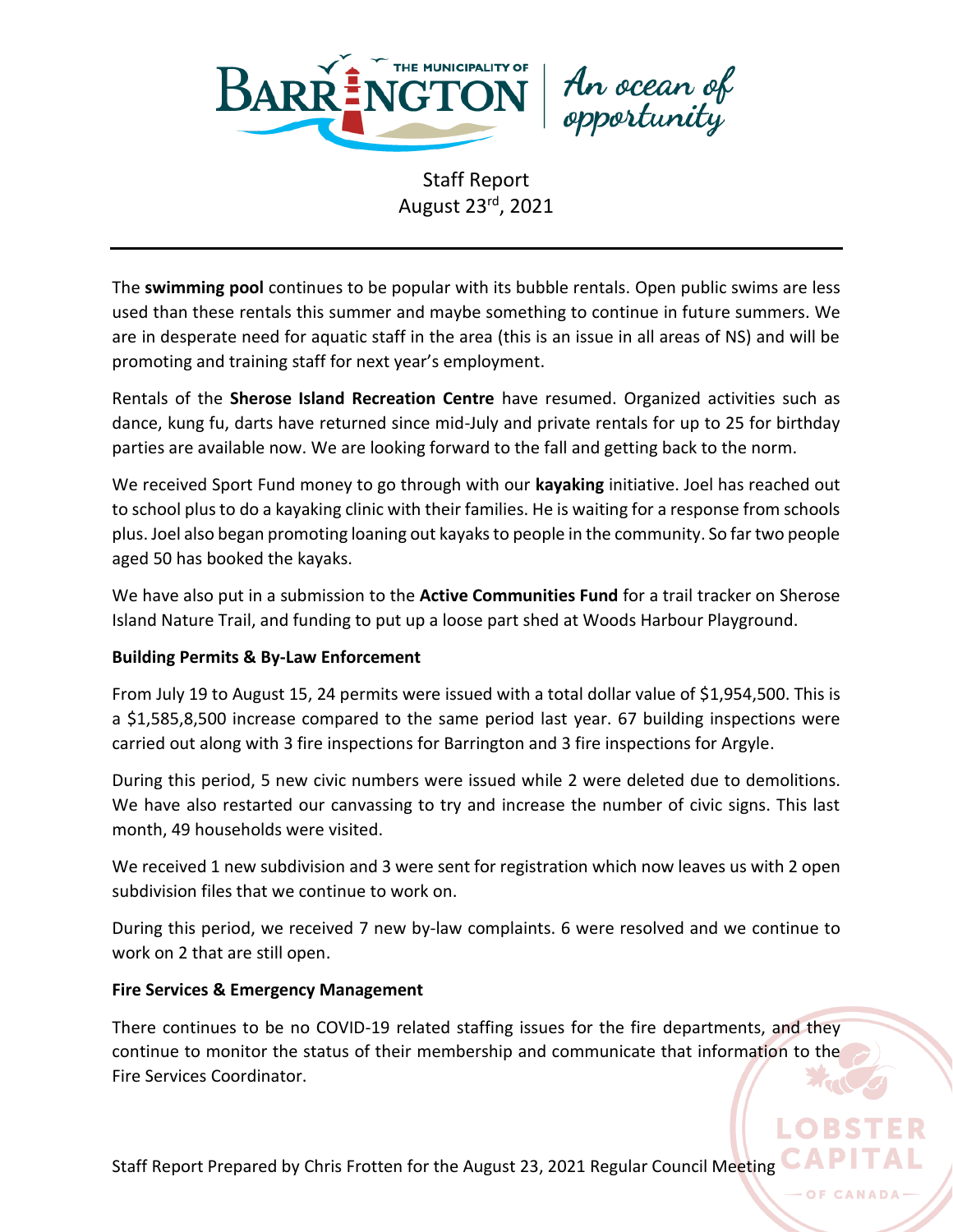

An ocean of<br>opportunity

Preparations for Level 1 training are being finalized. There are 18 students enrolled. 9 from the Municipality of Barrington and 9 from the Municipality of Shelburne.

The three municipal fire departments have had 9 people join recently. 4 from Island Barrington Passage, 3 from Woods Harbour/Shag Harbour and 2 from Barrington Port La Tour.

Otherwise, Dwayne provided several training courses, attended virtual sessions relating to emergency management planning, continues to monitor Covid-19 updates from the province and EMONS and performed monthly fire and life safety inspections.

This July, the fire departments responded to 26 calls, and they responded to 8 in July 2020. Here is the data for the month of July:

| <b>BARRINGTON MUNICIPAL FIRE SERVICE</b>   |   |            |      |                  |     |   |               |
|--------------------------------------------|---|------------|------|------------------|-----|---|---------------|
| <b>EMERGENCY CALLS</b>                     |   | July       | 2021 |                  |     |   |               |
| <b>FIRE DEPARTMENT</b>                     |   | Fire   Mut | Auto | MFR <sup>1</sup> | MVC |   | Other   TOTAL |
|                                            |   | Aid        | Aid  |                  |     |   |               |
| Barrington/Port La Tour FD                 | 3 |            |      |                  |     |   |               |
| <b>Island Barrington Passage FD</b>        | 3 |            | 2    |                  | 3   | 2 | 11            |
| Woods Harbour/Shag Harbour FD              |   |            | 3    |                  |     |   | 8             |
| <b>TOTALS</b>                              | 6 | 2          | 6    |                  | 5   |   | 26            |
| B/PLT-2 Barn                               |   |            |      |                  |     |   |               |
| IBP - 1 electrical, 1 vehicle, 1 structure |   |            |      |                  |     |   |               |
| WH/SH-                                     |   |            |      |                  |     |   |               |
|                                            |   |            |      |                  |     |   |               |
|                                            |   |            |      |                  |     |   |               |